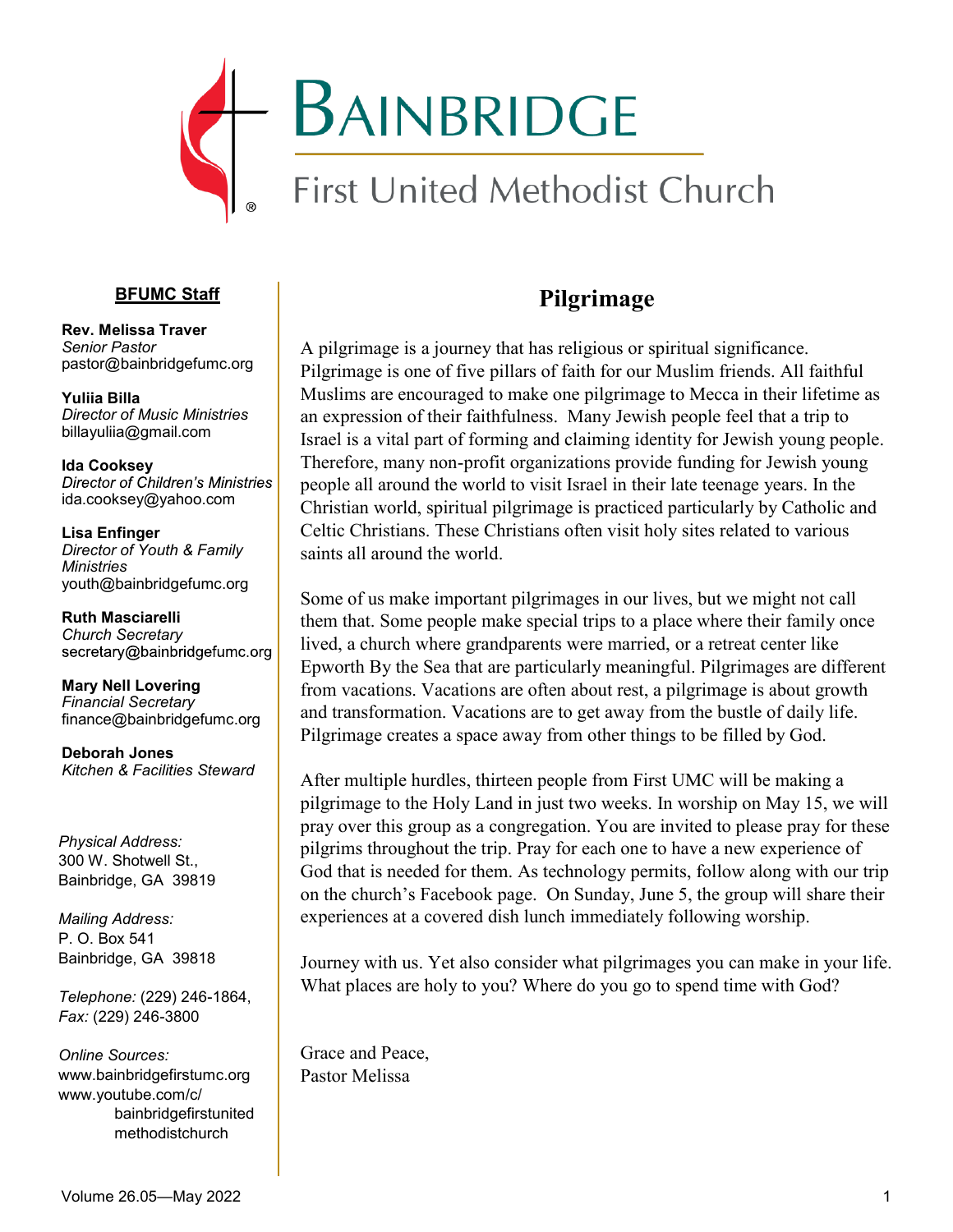## **May**

#### **Services of Worship**  11:00 am—Live Streamed Worship available on-line at [https://www.youtube.com/c/](https://www.youtube.com/c/bainbridgefirstunitedmethodistchurch) [bainbridgefirstunitedmethodist](https://www.youtube.com/c/bainbridgefirstunitedmethodistchurch) [church](https://www.youtube.com/c/bainbridgefirstunitedmethodistchurch) 11:00 am—In person Worship, Sanctuary *NOTE: Calendar Schedule may be affected by unexpected changes WEEKLY SCHEDULE—May 1* 1 SUNDAY - 10:00 am Sunday School-all classes, assb-sb 11:00 am Worship Service with Steel Pans, san 12:00 pm Covered Dish Fellowship Meal, jos 1:15 pm SPRC Meeting, LIB 4:00 pm Handbell Choir Rehearsal, hr 5:00 pm Children's Snack Supper & Fellowship, jos-sb 5:30 pm Youth Snack Supper & Fellowship, jos-yb 2 MONDAY - 9:00-12:00 am MMO-TLC, sb 12:00-5:00 pm Blood Drive, parking lot 2:00 pm Church Staff Meeting, sp 6:00 pm Youth Mission Trip Meeting, yb 3 TUESDAY - 9:00-10:00 am Food Bank, assb 9:00-12:00 am MMO-TLC, sb 4 WEDNESDAY - 9:00-12:00 am MMO-TLC, sb 12:00-1:00 pm Keenagers, jos 5:30-5:50 pm CFD-WNS Pick Up, jos 6:00-6:30 pm CFD-WNS Eat In, jos 6:30-7:30 pm Children's Worship Arts, sb 6:30-7:30 pm Youth Cell Groups, yb 7:30-9:00 pm Chancel Choir Rehearsal, cr 5 THURSDAY - 10:00-11:30 am Thursday Morning Bible Study, assb 6:00-7:00 pm Cub Scouts, jos/sh *WEEKLY SCHEDULE—May 8* 8 SUNDAY - MOTHER'S DAY 8:45 am UMM H.S. Senior Breakfast, jos 10:00 AM Sunday School-all classes, ASSB-SB 11:00 am Worship Service-Graduate Recognition, san 9 MONDAY - 9:00-12:00 am MMO-TLC, sb 10 TUESDAY - 9:00-10:00 am Food Bank, assb 9:00-12:00 am MMO-TLC, sb 11 WEDNESDAY - 9:00-12:00 am MMO-TLC, sb 5:30-5:50 pm CFD-WNS Pick Up, jos 6:00-6:30 pm CFD-WNS Eat In, jos 6:30-7:30 pm Children's Worship Arts, sb 6:30-7:30 pm Youth Cell Groups, yb 7:30-9:00 pm Chancel Choir Rehearsal, cr 12 THURSDAY - 9:00-12:00 am MMO-TLC, sb 10:00-11:30 am Thursday Morning Bible Study, assb 6:00-7:00 pm Cub Scouts, jos/sh *WEEKLY SCHEDULE—May 15* 15 SUNDAY - 10:00 AM Sunday School-all classes, ASSB-SB 11:00 am Worship Service, san 4:00 pm Handbell Choir Rehearsal, hr 5:00 pm Children's Snack Supper & Fellowship, jos-sb 5:30 PM Youth Pool Party, POITEVINT'S **Scripture** *May 1* 1 Corinthians 12:12-31 *May 8* Mother's Day Graduation Sunday *May 15* 1 Corinthians 13:1-13 *May 22* Children's Home *May 29* Hortencia Guzman **Ushers** Eddie Hight Paul Johnson Keith Kerper Clint Hilburn

**Calendar**

**Locations Key:** ASSB=Adult S. S. Building, CFR=Children's Fellowship Room, CIR=Circle Room, CR=Choir Room, EBS=Ester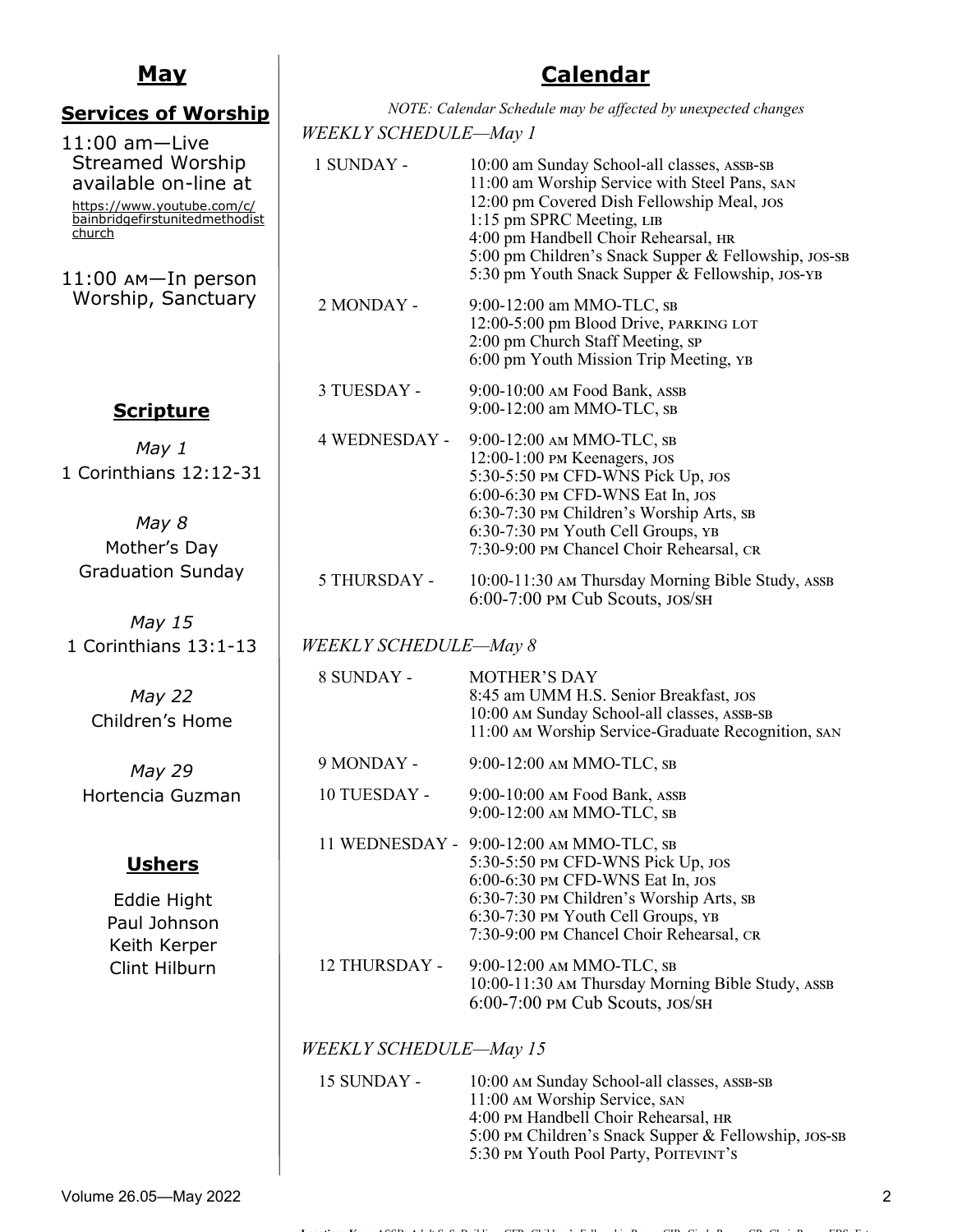-Grayson Griffis -Anna Claire Moore -Thomas Hufstetler -Ana Bell Dempsey -Liam Bramlett

**Acolytes**

## **Liturgists**

-Chris Griffis -Senior Sunday -Marissa Brantley -Ginger Johnson -Jacob Moore

## **Video Technician**

1-Philip Moore

- 8-Curtis Robinson
- 15-Beau Hatcher
- 22-Beau Hatcher
- 29-Curtis Robinson

## **Snack Supper May**

 1-Michelle Hufstetler 15-Mycla Palmer

| <u>MAY CALENDAR CONTINUED</u> |                                                                                                                                                                                                                                                                            |  |
|-------------------------------|----------------------------------------------------------------------------------------------------------------------------------------------------------------------------------------------------------------------------------------------------------------------------|--|
| 16 MONDAY -                   | 9:00-12:00 AM MMO-TLC, SB                                                                                                                                                                                                                                                  |  |
| 17 TUESDAY -                  | PRAY FOR HOLY LAND TRIP DEPART<br>9:00-10:00 AM Food Bank, ASSB<br>9:00-12:00 PM MMO-TLC, SB                                                                                                                                                                               |  |
|                               | 18 WEDNESDAY - PRAY FOR HOLY LAND TRIP<br>9:00-12:00 AM MMO-TLC, SB<br>5:30-5:50 PM CFD-WNS Pick Up, JOS<br>6:00-6:30 PM CFD-WNS Eat In, JOS<br>6:30-7:30 PM Children's Worship Arts, SB<br>6:30-7:30 PM Youth Cell Groups, YB<br>7:30-9:00 PM Chancel Choir Rehearsal, CR |  |
| 19 THURSDAY -                 | PRAY FOR HOLY LAND TRIP<br>9:00-12:00 AM MMO-TLC, SB<br>10:00-11:30 AM Thursday Morning Bible Study, ASSB<br>$6:00-7:00$ PM Cub Scouts, $JOS\$ SH                                                                                                                          |  |
| $20$ FRIDAY -                 | PRAY FOR HOLY LAND TRIP                                                                                                                                                                                                                                                    |  |
| 21 SATURDAY -                 | PRAY FOR HOLY LAND TRIP                                                                                                                                                                                                                                                    |  |
| <i>WEEKLY SCHEDULE—May 22</i> |                                                                                                                                                                                                                                                                            |  |
| 22 SUNDAY -                   | PRAY FOR HOLY LAND TRIP<br>10:00 AM Sunday School-all classes, ASSB-SB<br>11:00 AM Worship Service, SAN                                                                                                                                                                    |  |
| 23 MONDAY -                   | PRAY FOR HOLY LAND TRIP                                                                                                                                                                                                                                                    |  |
| 24 TUESDAY -                  | PRAY FOR HOLY LAND TRIP<br>9:00-10:00 AM Food Bank, ASSB                                                                                                                                                                                                                   |  |
|                               | 25 WEDNESDAY - PRAY FOR HOLY LAND TRIP<br>7:30-9:00 PM Chancel Choir Rehearsal, CR                                                                                                                                                                                         |  |
| <b>26 THURSDAY -</b>          | PRAY FOR HOLY LAND TRIP<br>10:00-11:30 AM Thursday Morning Bible Study, ASSB                                                                                                                                                                                               |  |
| <b>WEEKLY SCHEDULE-May 29</b> |                                                                                                                                                                                                                                                                            |  |
| 29 SUNDAY -                   | 10:00 AM Sunday School-all classes, ASSB-SB<br>11:00 AM Worship Service, SAN                                                                                                                                                                                               |  |
| 30 MONDAY -                   | <b>MEMORIAL DAY</b><br><b>CHURCH OFFICE CLOSED</b>                                                                                                                                                                                                                         |  |
| 31 TUESDAY -                  | 9:00-10:00 AM Food Bank, ASSB                                                                                                                                                                                                                                              |  |
|                               |                                                                                                                                                                                                                                                                            |  |

**Locations Key:** ASSB=Adult S. S. Building, CFR=Children's Fellowship Room, CIR=Circle Room, CR=Choir Room, EBS=Ester Bible Study Room, HR=Handbell Room, JOS=J O Smith Building, LIB=Library, MR=Movie Room, PAR=Parsonage, PL=Parking Lot, RC=Reynolds Chapel, SAN=Sanctuary, SB=Sharp Building, SH=Scout Hut, SP=Simmons Parlor, YB=Youth Basement

#### **MAY MISSION FOCUS - WESLEY GLEN MINISTRIES**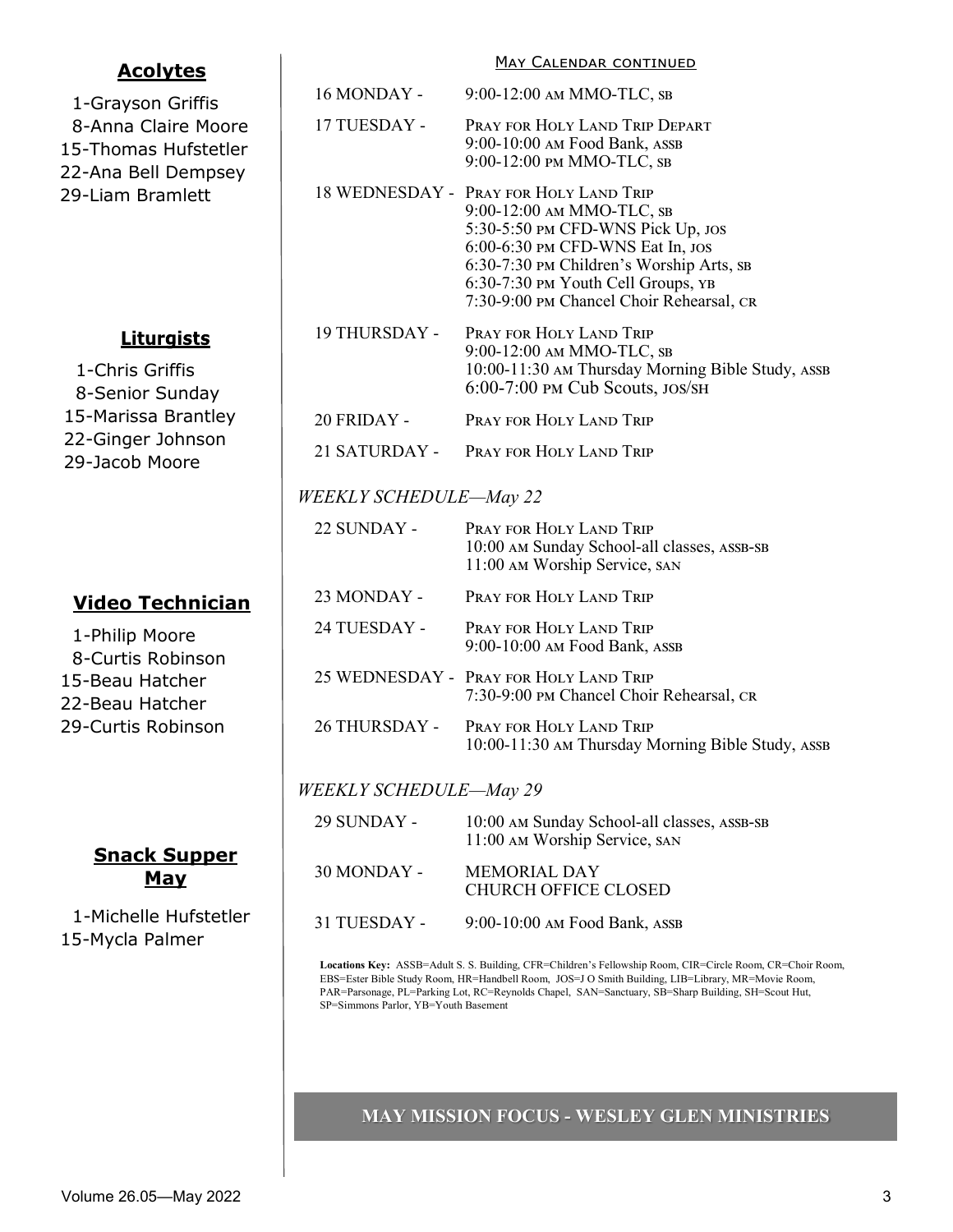## **Christian Fellowship Dinners**

#### *May Menus*

*May 4* Baked Chicken Rice Green Beans Rolls **Dessert** 

#### *May 11*

Ham Butter Peas Mashed Potatoes Gravy **Biscuits Dessert** 

#### *May 18*

Fried Chicken Mac & Cheese Mixed Vegetables Rolls **Dessert** 

MEAL COST Adults (≥ 11-64) \$7.00 Seniors (≥65) \$5.00 Children (4-10) \$5.00

#### MEAL RESERVATIONS ARE REQUIRED.

When making reservations, state if they are eat-in or pick-up. Make your reservations by Monday. Reservations can be made on-line or by calling the Church Office. Prepay your meals through our website or bring exact change.

EAT-IN for will be in the J. O. Smith Building beginning at 6:00 p.m.

PICK-UP Meals from 5:30- 5:50 pm in the lane behind the J.O. Smith building. Enter from the Shotwell Street entrance, stop at the covered walkway and a volunteer will bring your meals. If making payment during pick -up, turn in checks or exact change to the volunteer.

## **BFUMC News & Announcements**

#### **STAFF TRAVEL**

In the months of May, June, and July multiple staff members are participating in both educational, church, and personal travel. Some of this travel overlaps and some is extended. We are working together to be sure things continue to run smoothly during this time. You can help by making any requests of staff ahead of time, being patient as we work things out, being understanding if things are a little different or slower, and pitching in to help fill any gaps. A more specific staff schedule will be printed in the Tuesday emails each week.

#### **NO COMMITMENT CHOIR**

Have you ever thought, "I'd like to sing in the choir, but I'm not sure I can commit to rehearsals or being here each Sunday?" Do you like to sing along in the car to music? Do you sing in the shower? Do you love the old hymns? During the month of June, you are invited to be a part of the No Commitment Choir. Think of it as a free trial period for choir. You are invited to come on Wednesday Night at 7:30 pm to sing familiar hymns and see how much fun choir is. The songs you practice on Wednesday will be sung the following Sunday in worship. No further commitment is required. Come for one week or all four weeks, it is us to you. All are invited to make a joyful noise to the Lord!

#### **SOUTH GEORGIA ANNUAL CONFERENCE**

The South Georgia Annual Conference will meet June 5-8 in Columbus, GA. The theme for the conference is "Great is Thy Faithfulness." This conference is the first in-person conference since 2019. This conference is also the first one to be led by Bishop David Graves, who became our bishop last September. Every church sends a pastor and lay delegate to the Annual Conference. Ginger Johnson is BFUMC's delegate for 2022. Bainbridge FUMC is well represented at annual conference because Karen Forrester and Meredyth Earnest are also delegates. Karen is the District Lay Leader for the Southwest district. Meredyth Earnest serves as conference secretary (a REALLY big and complex job). Some of the most meaningful things that happen at Annual Conference is the ordination of new clergy and the recognition of pastors and their spouses who have died in the last year. Both of these milestones are marked at worship services during the conference which are available by live stream. Please be in prayer for the annual conference gathering in this complex time in our life together as the church of Jesus Christ.

#### **LOVE OFFERING FOR ROSALIE RENTZ**

BFUMC has supported Rev. John Rentz with Wycliffe Bible Translators in New Zealand for many years. John's wife, Rosalie, was diagnosed with ovarian cancer and is now home under hospice care. BFUMC is gathering a love offering to send to them during this difficult time. If you would care to participate, all donations must be received by May 15. Please make your payments payable to the church and note in the memo section for Rentz Love Offering.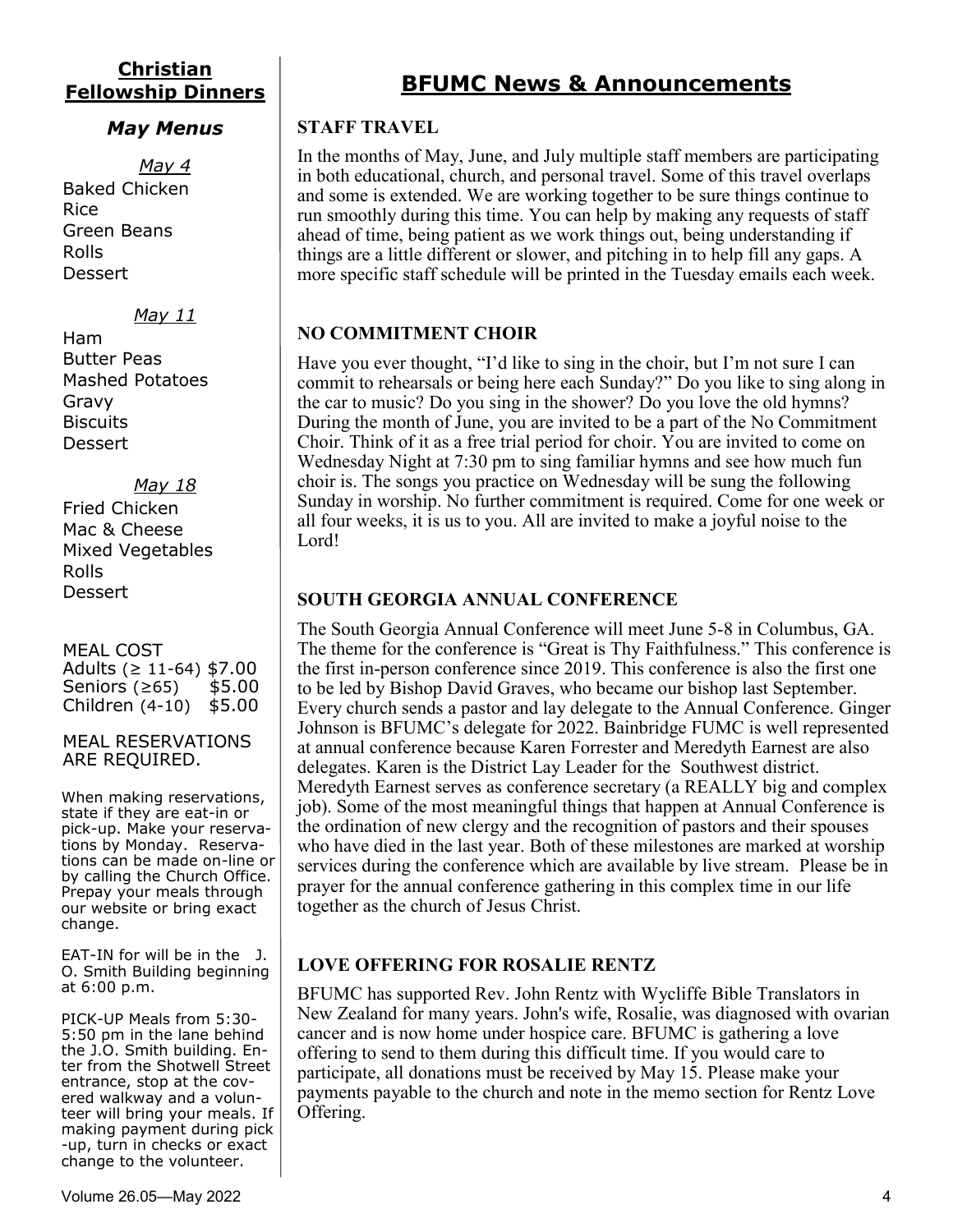## **BFUMC News & Announcements**

#### **BLOOD DRIVE**

We will be hosting a Blood Drive on Monday, May 2, from 12:00 pm until 5:00 pm in the church parking lot. Come and give the gift of life. Donors receive a \$20 eGift Card, a T-shirt and have a Wellness Checkup done. Appointments are encouraged but walk-ins are accepted. To make an appointment, visit oneblood.org/donatenow and use sponsor code 17689.

#### **KEENAGERS**

Keenagers will meet Wednesday, May 4 at 12 noon in the J. O. Smith Building. The Bainbridge High School Choral Department will be presenting the program. The meal will have an Asian flair and include fried rice, noodles, and salad. Be sure to make your reservation if you are not on the standing reservations list.

#### **VASHTI CENTER OPEN HOUSE**

Vashti will be having on Open House at their Bainbridge location on Monday, May 9 from 5:00 - 7:00 pm. The Bainbridge Vashti Center is located at 719 E. Shotwell Street. There will be door prizes, snacks and refreshments, and you can take a tour while meeting the staff. This will be a great time to learn more about the programs and services they offer to children and families.

#### **OLDER ADULT RETREAT AT EPWORTH BY THE SEA**

Register now for a wonderful time at Epworth By The Sea! EBTS is hosting "Living Life to the Fullest: An Older Adult Retreat", May 16-19, 2022. There will be a speaker, entertainment, workshops, and free time to do excursions and local activities. Go to EpworthByTheSea.org/events to register or for more information.

#### **ANNUAL CONFERENCE SPECIAL OFFERING**

Over the past two years, South Georgia has helped the North Katanga Annual Conference build and reconstruct several local churches, host empowerment training events and leadership training conferences, and train local farmers. The mission partnership that began three years ago when a team of six South Georgia United Methodists traveled to the North Katanga Annual Conference, in the Democratic Republic of the Congo (DRC), continues to develop. During the 2022 Annual Conference session, South Georgia United Methodists will have the opportunity to partner with North Katanga United Methodists to support two of their ministries, Kamina Orphanage and Wings of the Morning Aviation. The Congregations of the SGA Annual Conference are encouraged to participate. We will be presenting our offering for this worthy effort during our Annual Conference's opening worship service on June 5. Please have all donations going toward this offering into the church office by May 31. Please make payments payable to the church and put African Special Offering in the memo section so we are sure to direct the funds correctly.

#### **FROM TEMPLE BETH-EL**

With the closing and sale of our Building, we are reaching into our community to share Legacy gifts to groups and organizations who serve the community's needs. We hope this gift to the Food Bank will help you fill shelves! Your friends at Temple Beth-El (1916-2022)

#### **MISSIONS—LIFELINE MINISTRIES**

The Mission Committee has set a goal this year to make 400 shoeboxes for the Lifeline Ministries for Navajo Reservation children. This is a ministry that FUMC has supported for many years. This organization is headed by a local Methodist, Gene Trulock. We would like to spread out the collection of items throughout the year rather than just collect in November and December. During the month of May, we will collect: toothbrushes and toothpaste. To contribute, place the items in the container outside the church office.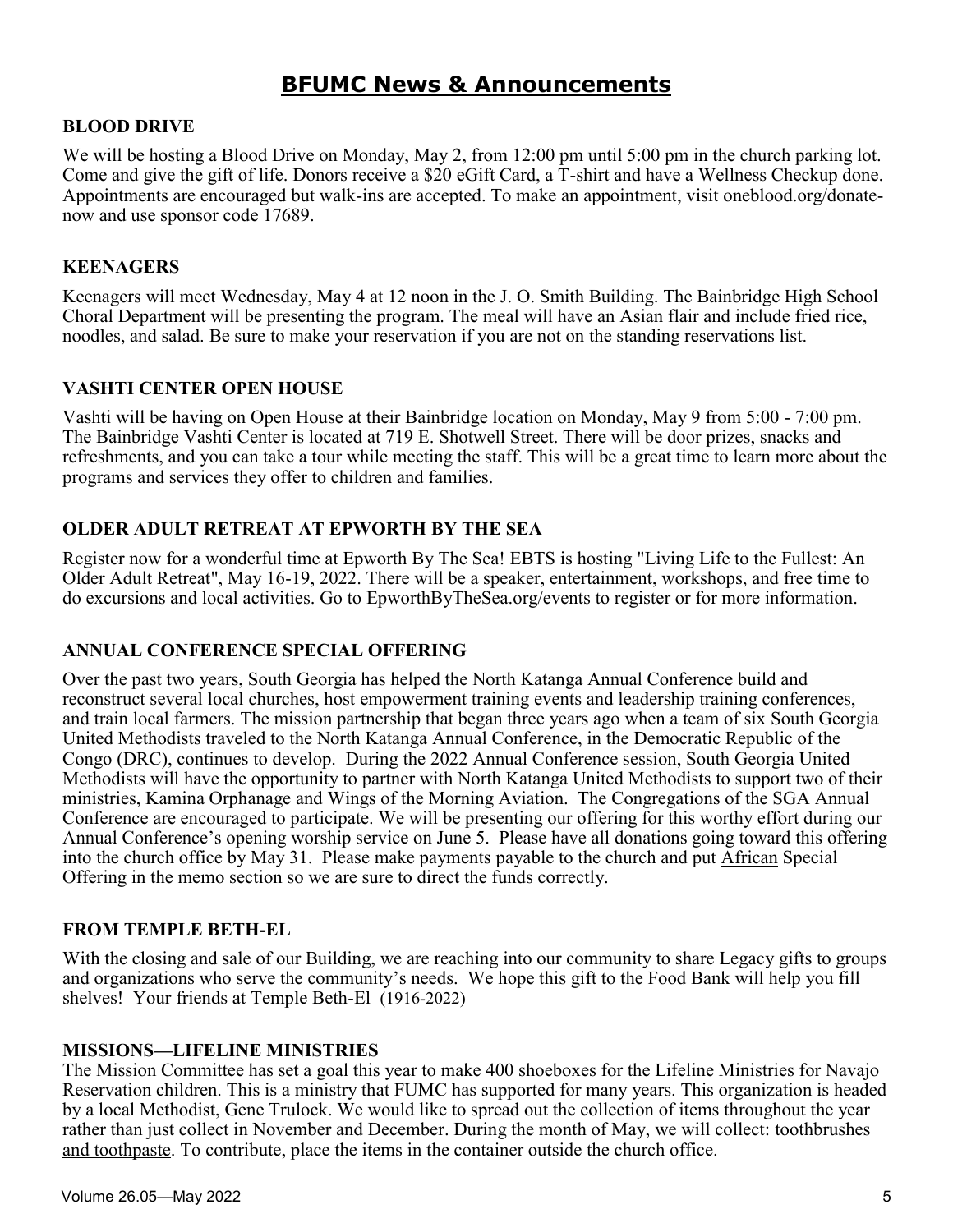## **Members to Visit, Call or Send a Card**

| Marcia Barber          | 1633 Wesleyan Drive, Unit 122, Macon, GA 31210                      |              |
|------------------------|---------------------------------------------------------------------|--------------|
| Elon Gossett           | 1804 Lake Circle Drive, Bainbridge, GA 39819                        |              |
| <b>Steele Malone</b>   | 1808 Woodridge Drive, Bainbridge, GA 39819                          | 229-246-1381 |
| <b>Billie Maestas</b>  | c/o Wayne & Sandra Haines, P.O. Box 815, Bainbridge, GA 39818       |              |
| Ruth Sansom            | c/o Anne Sansom, 161 Redwood Drive, Bainbridge, GA 39819            |              |
| Helen Tillman          | 1015 Palm Blvd., Port St. Joe, FL 32456                             | 229-246-3080 |
| <b>Bobbie Dewberry</b> | Riverside Place, #151, 1151 W. College Street, Bainbridge, GA 39819 |              |
| Betty Jo Fulmer        | Riverside Place, #152, 1151 W. College Street, Bainbridge, GA 39819 |              |
| Hazel Westbrooks       | Riverside Place, #135, 1151 W. College Street, Bainbridge, GA 39819 |              |
|                        |                                                                     |              |

## **Music Notes**

## *No Commitment Choir Month*

I am sure that we have a good number of people in our church who was thinking at least for a moment to sing in the church choir. Many reasons can hold you back from joining the ensemble: you do not have good voice, you don't know how to sing, you do not have time, you are scared to be wrong, think you just don't know how to join, or any other reason. Here we have for you a very good opportunity *TO TRY*.

*Beginning Wednesday, May 18<sup>th</sup>,* Chancel Choir will meet at 7:30 pm to rehearse *HYMNS*. Yes, your favorite hymns.

We will sing these hymns during the regular Services as Anthems in the months of June and August. It will be in four-part harmony, so you can feel how it is to sing in the Choir. It will be very simple, but beautiful selections. Singers of the Chancel Choir will support you by their strong and confident singing.

You are not required to be committed to each Wednesday rehearsal. You can come just for one rehearsal which is before the Sunday you wish to participate. You can stay the whole rehearsal or just 20-30 minutes of your available time. You also can sing any part which is comfortable to you, or just the beginning of the hymn, or just sit in the choir and enjoy by music.

Please join us. It's not a work, it's mostly *A Summer fun*. Let's sing together, talk together, and spend some pleasure time together.

#### **Music Schedule May**

Handbells: Sundays @ 4:00pm

Private Rehearsals: Sundays after 5:00pm

Children's Choir: Wednesdays @ 6:30pm

Chancel Choir: Wednesdays @ 7:30pm

#### **MEN'S CHOIR**

It's time to return to the tradition of Men's Choir singing in our Church. We plan to rehearse in August, after people are back from their vacations. There will be only three rehearsals, after which the Choir will sing during the Service. We plan to learn two songs, Call to Prayer and Response. Please, *SIGN UP* for the Choir as soon as it's possible, so I can see how many people we have, and that I could purchase proper repertoire. Boys from our Youth are especially very welcome, as we need high voices.

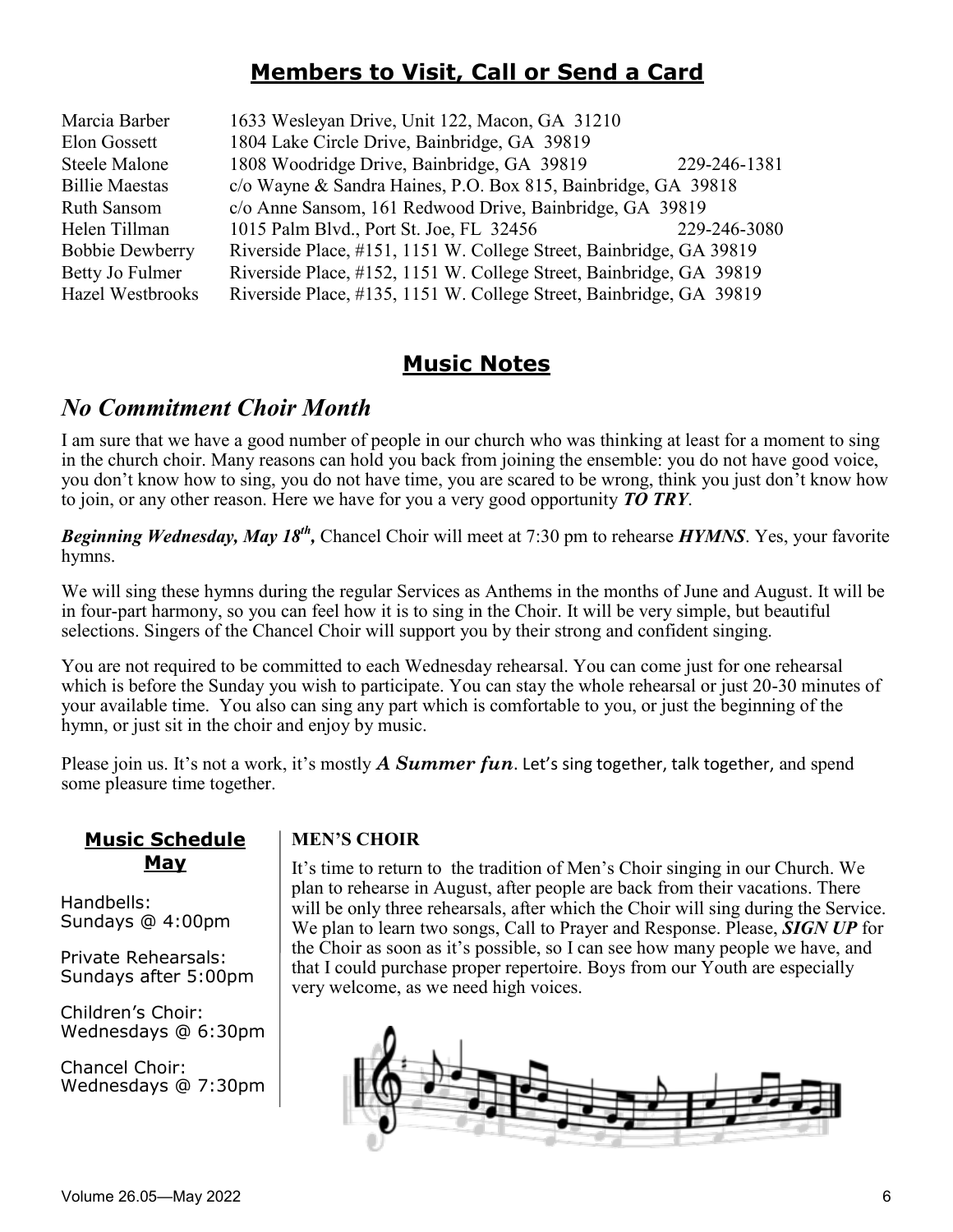#### **Children's Upcoming Events**

#### **May**

- 15 Last Children's Fellowship Night until Fall
- 18 Last Children's Worship Arts until Fall

#### **June**

6-10 - Vacation Bible **School** 



#### **May**

8 - Graduation Sunday

#### **June**

12-17 - Music Camp 13-17 - High School Camp Connect 20-24 - Middle School Camp Connect

#### **July**

10-14 - Mission Trip

# **Children's Chat**

Wow! School is almost out for summer. It's time for some summer fun! We will start with Vacation Bible School June  $6<sup>th</sup>$ -10<sup>th</sup> and continue through the rest of the summer with some Rest And Road Trips for those in  $1<sup>st</sup>$  through  $5<sup>th</sup>$ grade and Terrific Tuesdays for those 3 years old through Kindergarten. Full schedule will be coming soon!



## **Youth News**

Mark your calendars for May 8, 2022! The youth will lead the worship service and honor our graduating High School Seniors. The youth will be led by Josh Fillingame in singing "Reckless Love". We look forward to all our youth taking part in the service to support our High School Seniors during Graduation Sunday on May 8.

Don't forget! Those going on the mission trip, there is VERY IMPORTANT meeting for participants and parents on Monday, May 2 from 6:00 pm-7:00 pm in the basement. The staff from Hinton will meet with us via Zoom. We will have this set up at church and would like for you to be with us in person, but if you cannot, please plan to join the Zoom call from home. The meeting should last no more than 30-45 mins, but an hour has been allotted just in case. Please come prepared with any questions you have.

If you have not turned in your "Mission Outreach Volunteer Registration Information Form" or "Individual Medical Liability Form", please do so ASAP. Summer Activities information will be coming soon! Be looking for it.

LOOKING AHEAD:

May 1- Steel Pans/Covered dish luncheon; Youth Mission Activity 5:30 pm May 4- Youth Cell Groups and dinner; starts at 6:00 pm May 8- Graduation Sunday- All youth will sing in worship to assist Josh. SR breakfast; no youth group- Mother's Day May 11- Youth Cell Groups and dinner; starts at 6:00 pm May 15- End of Year Swimming Party at the Poitevint's 5:00 pm-7:00 pm May 18- Last night before summer for Youth Cell Groups and dinner; starts at 6:00 pm